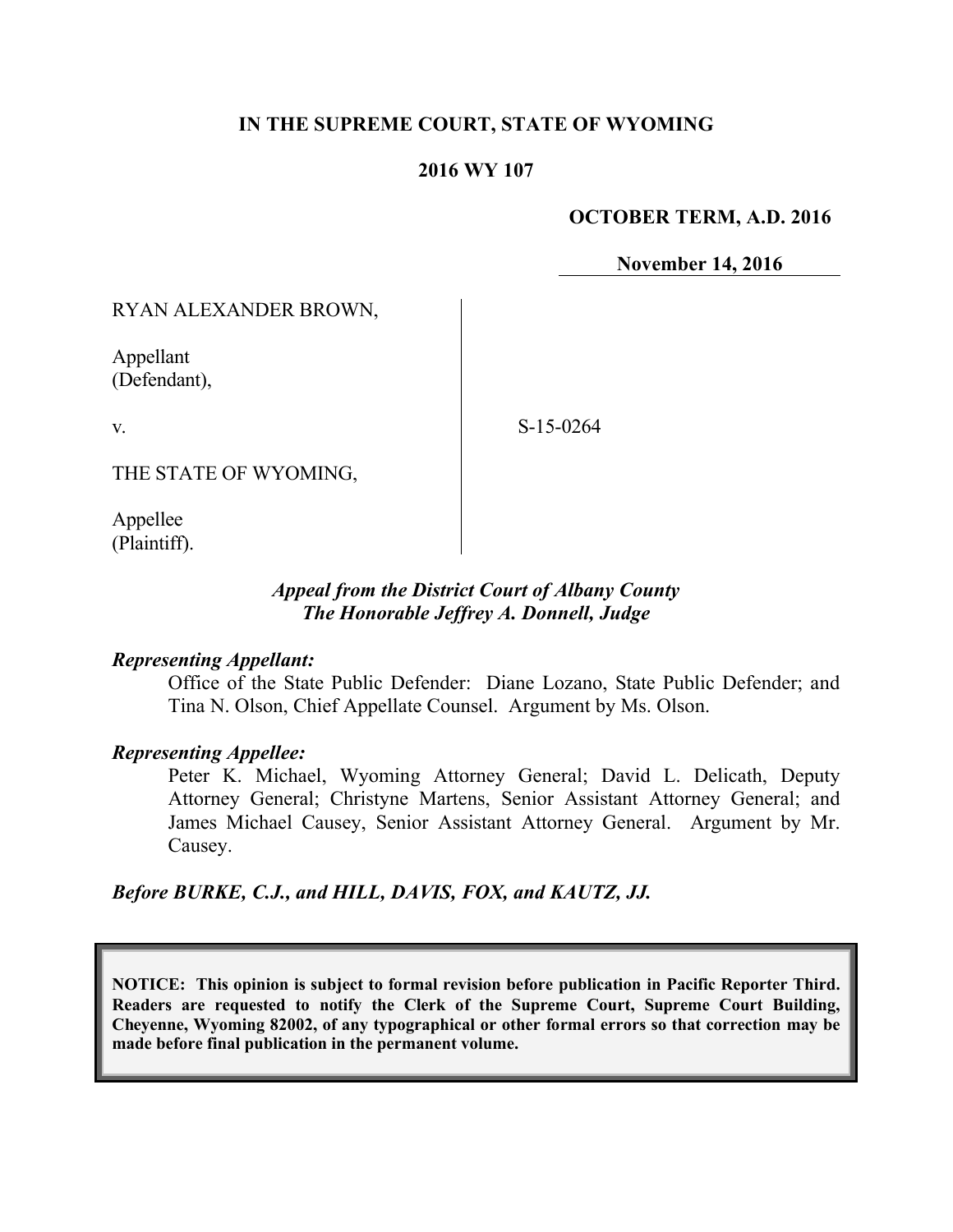**HILL,** Justice.

.

[¶1] After being found guilty of conspiracy to commit first-degree murder, Ryan Alexander Brown claims the trial court committed errors when it allowed the State to introduce evidence in the form of a demonstrative video, a bank statement, and W.R.E. 404(b) evidence. We will affirm.

## **ISSUES**

[¶2] Mr. Brown presents three issues for our review:

- 1. [Brown] was denied due process when the trial court allowed the state to play a video of an explosion of a "pipe bomb" when that video was not timely provided to defense counsel and was irrelevant.
- 2. [Brown] was denied due process when the trial court allowed the state to use evidence, a bank statement, which the state did not timely provide to defense counsel.
- 3. The trial court erred in admitting character evidence under W.R.E. 404(b) and in refusing to give a limiting instruction with regard to use of W.R.E. 404(b) evidence.

# **FACTS**

[¶3] Ryan Brown and his wife Angela owned a home in Arlington, Wyoming. They spent time together there on the weekends, but because Angela was a dispatcher for the Laramie Police Department, she and her daughter spent most of the week in Laramie at another house. In the summer of 2013, due in part to their time apart, Brown began to suspect that his wife was having an affair with a man named John Squires from Cheyenne. Mr. Brown confided his suspicion to Eric Farrar and William Ferrill, new acquaintances to Mr. Brown.

[¶4] The confidantes' conversations began to develop in 2013 as summer turned to fall to the point that Mr. Brown asked Mr. Farrar to help him harm Mr. Squires. This continued into 2014. Mr. Brown initially offered to pay Mr. Farrar for his help in killing Mr. Squires, but then he changed his mind and simply offered Mr. Farrar money if he killed Mr. Squires on his own. In the initial plans to kill Mr. Squires, the men imagined using a firearm, faking a suicide, or drowning Mr. Squires in a pond, but in May of 2014, Mr. Brown decided to build a bomb that instead would kill Mr. Squires. Mr. Brown purchased an alarm clock and began tinkering with it in order to make a timer for a bomb.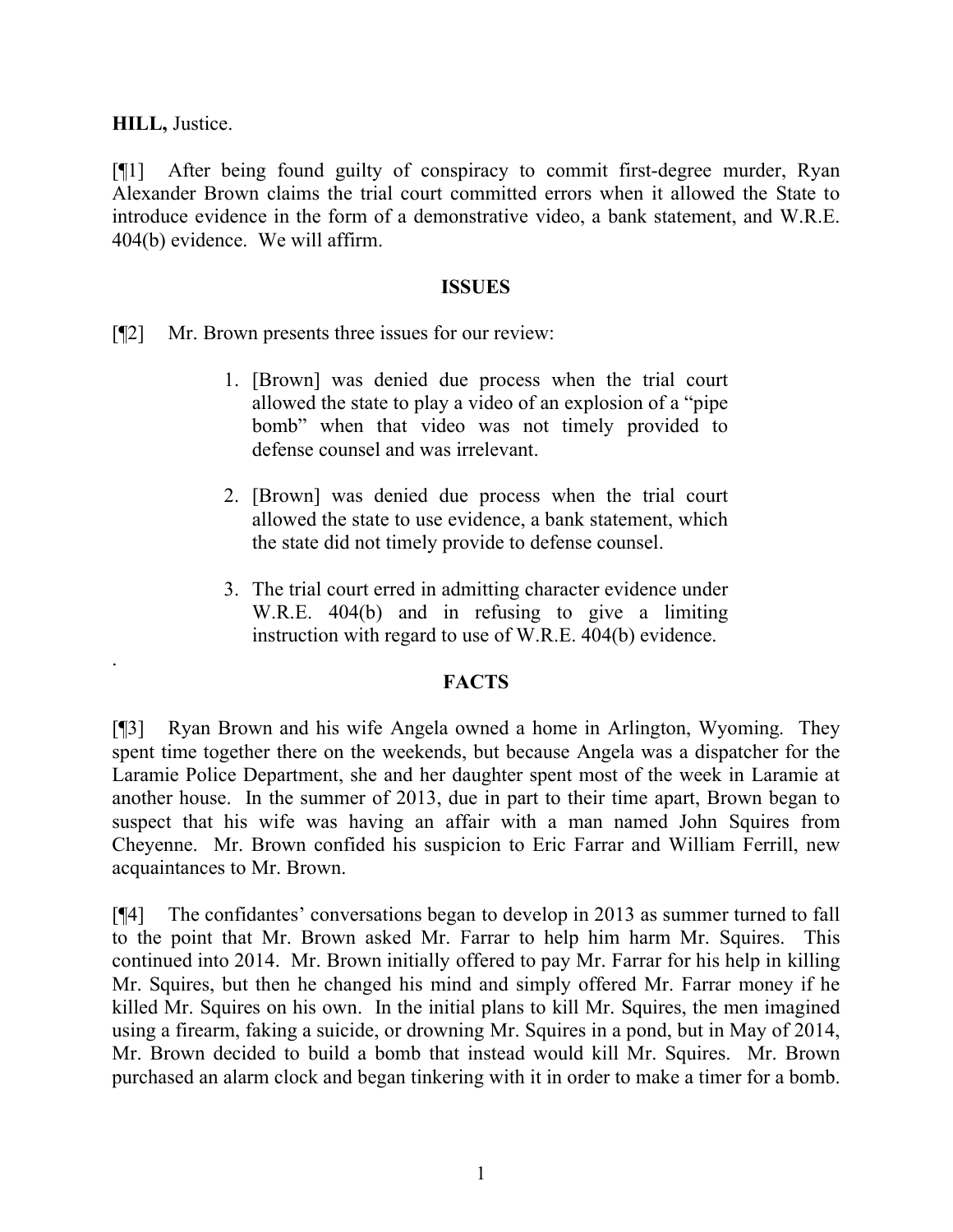He also began work on a motion sensor but abandoned the entire bomb plan because he feared he would hurt himself in the process.

[¶5] On May 23, 2014, the plan further evolved. Mr. Brown offered Mr. Farrar \$10,000.00 to help both burn down Mr. Brown's house in Arlington and kill Mr. Squires. Mr. Farrar agreed to this plan. As per Mr. Brown's request, Mr. Farrar removed Mr. Brown's firearms from his Arlington house and proceeded to set the house on fire. In August of 2014, Mr. Brown paid Mr. Farrar \$5,000.00 from the insurance proceeds he collected from the fire. Mr. Farrar deposited half of that amount and used the remainder to repair his truck.

[¶6] That fall, Mr. Brown decided to continue with the pipe bomb plan to kill Mr. Squires, and asked Mr. Farrar, and their mutual friend Mr. Ferrill, for their assistance. Mr. Brown intended to place the bomb in Mr. Squires' truck and to connect a spark plug in the bomb to the wiring of the truck so that when Mr. Squires started his truck, the spark plug in the bomb would ignite the gunpowder. Mr. Brown and Mr. Ferrill met one evening, and Mr. Ferrill brought gunpowder. However, Mr. Ferrill refused to give the gunpowder to Mr. Brown. Mr. Brown decided to simplify things and asked Mr. Ferrill to kill Mr. Squires for him for \$5,000.00. Mr. Ferrill indicated that he would do it, and two days later, the two men met once again and Mr. Brown gave Mr. Ferrill \$200.00 for "expenses."

[¶7] On October 28, 2014, Mr. Brown's daughter, CM, overheard him talking about the plan to kill Mr. Squires. She in turn told her mother about the plan. Angela made arrangements for CM to spend the night at a friend's house, and called Mr. Squires to warn him. She also told an officer she worked with about the plan. The next morning, Angela found the pipe bomb in her garage and took a picture of the device. Meanwhile, that same day, Mr. Brown's plan continued as he and Mr. Ferrill traveled to Cheyenne to case Mr. Squires' home.

[¶8] The next day, on October 29, 2014, Angela showed a picture of the pipe bomb to her colleagues at the Laramie Police Department. They began to investigate, and on November 5, 2014, Mr. Brown was charged by Information with Conspiracy to Commit Murder in the First Degree, in violation of Wyo. Stat. Ann. §§ 6-1-303(a) and 6-2-101(a), for allegedly conspiring with William Ferrill and Eric Farrar to commit the murder of John Squires.

[¶9] The case proceeded to trial, after which the jury returned a guilty verdict after deliberating for just over an hour. Mr. Brown was sentenced to life in prison.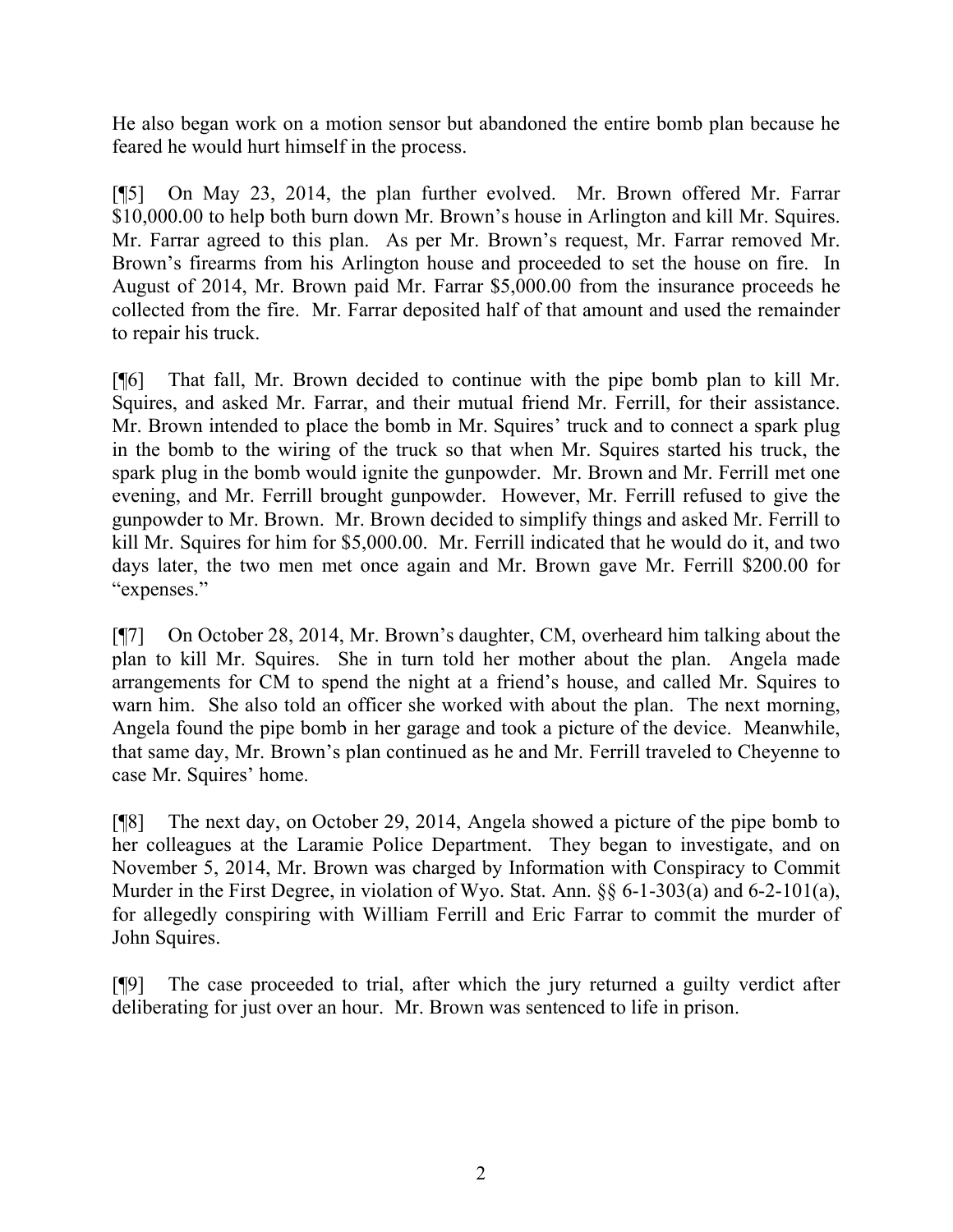## **DISCUSSION**

#### *Admission of Pipe Bomb Video*

[¶10] Brown argues that the district court abused its discretion by allowing the State to show a video demonstrating the detonation of a bomb built by an officer supposedly similar to the bomb Brown was building. Brown argues that the State did not produce the video in a timely manner, and besides that, it was not relevant. The State suggests that because the defense's request for discovery was late, that excuses the tardiness of the video in question.

[¶11] We review rulings on the admissibility of evidence for an abuse of discretion.

This Court reviews alleged errors relating to the admission of evidence for an abuse of discretion. *Marquess v. State*, 2011 WY 95, ¶ 12, 256 P.3d 506, 510 (Wyo.2011). "Determining whether the trial court abused its discretion involves the consideration of whether the court could reasonably conclude as it did, and whether it acted in an arbitrary and capricious manner." *Lancaster v. State*, 2002 WY 45, ¶ 11, 43 P.3d 80, 87 (Wyo.2002) (citing *Trujillo v. State*, 2 P.3d 567, 571 (Wyo.2000)). A trial court's evidentiary rulings "are entitled to considerable deference," and will not be reversed "so long as there exists a legitimate basis for the trial court's ruling...." *Armstrong v. Hrabal*, 2004 WY 39, ¶ 10, 87 P.3d 1226, 1230 (Wyo.2004) (internal quotes and citations omitted).

*Ortiz v. State*, 2014 WY 60, ¶ 67, 326 P.3d 883, 897 (Wyo. 2014).

*Bruce v. State*, 2015 WY 46, ¶ 19, 346 P.3d 909, 916 (Wyo. 2015).

[¶12] At Mr. Brown's arraignment on December 17, 2015, the district court informed the parties that it would require all motions to be filed within thirty days and that the "failure to file motions that might be reasonably anticipated will constitute waiver." The district court reiterated this, in writing, in its order reminding the parties that pretrial motions were due on or before January 16, 2015. The defense's motion for discovery was filed on February 12, 2015. While the defense's motion was not timely, the district court nonetheless ordered the parties to complete their discovery by April 27, 2015. In keeping with the general requirements of Rule 16 of the Wyoming Rules of Criminal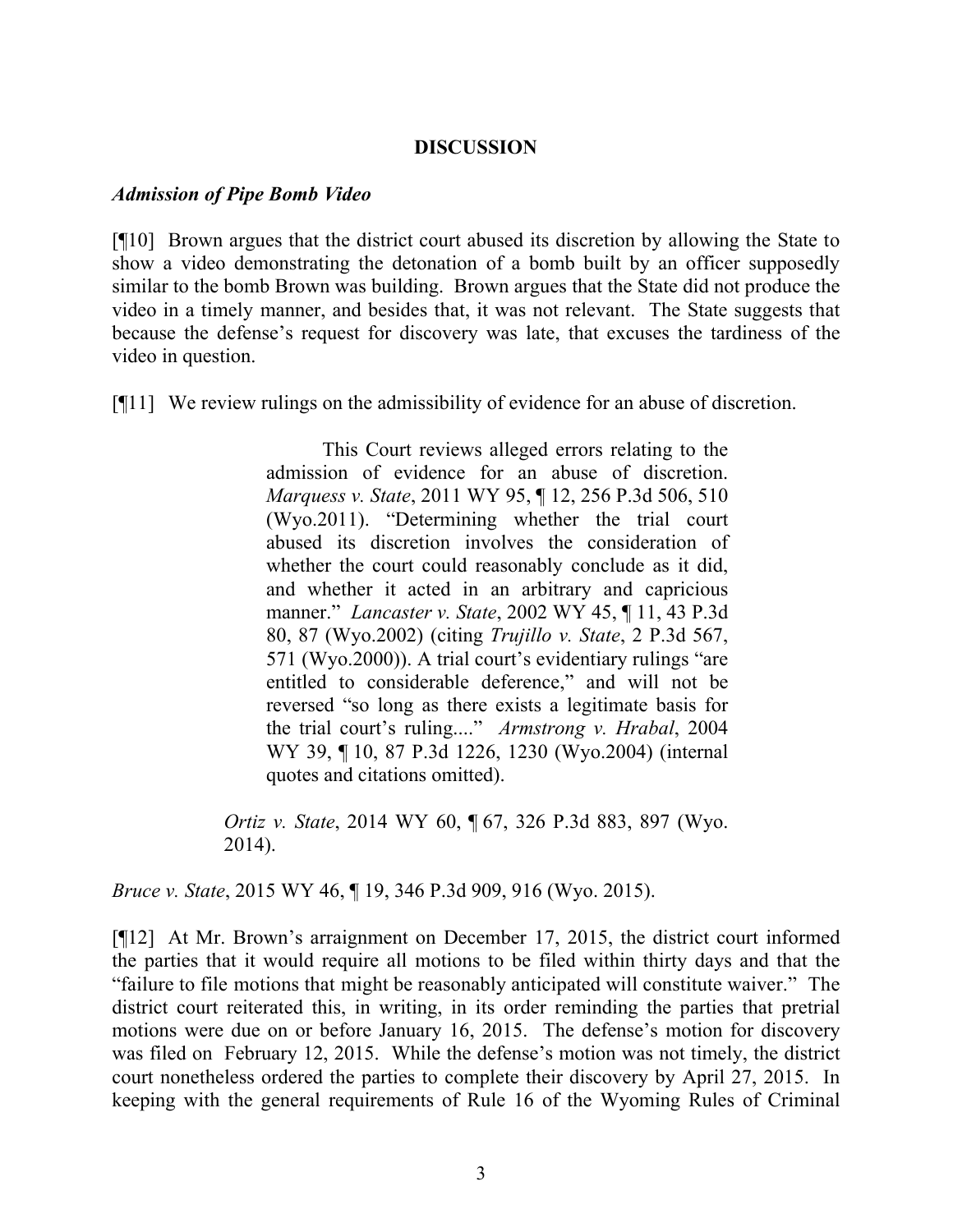Procedure, which requires disclosure of items that are "within the possession, custody or control of the state," the prosecutor indicated that he had complied and would continue to do so. He pointed to the State's "open file" policy, "by which the State has and will continue to make available to the Defendant all reports, statements, documents or any other evidence that it has in its possession or control regarding this criminal matter that is discoverable pursuant to the Wyoming Rules of Criminal Procedure." The prosecutor also informed the defense and the court that "[t]he state understands and will comply with its ongoing duties to supplement this discovery pursuant to W.R.Cr.P. 16."

[¶13] On May 15, 2015, the State filed its second amended designation of exhibits and included Exhibit 18, the explosion demonstration video. The video, which was made and provided to the prosecutor the weekend before trial, was then provided to the defense.

[¶14] The trial court issued a pretrial order requiring the parties to comply with certain discovery requirements. Based on that order, under Rules  $16(a)(1)(c)$  and (D), the State was required to disclose "books, papers, documents, photographs, tangible objects, buildings or places, or copies or portions thereof" and "the results of tests or experiments," which are within the "possession, custody or control" of the State. The district court ordered that discovery be completed by April 27, 2015.

[¶15] The State disclosed the video on May 16, 2015. Trial began on May 18, 2015. The State argues that its disclosure was timely because the officer did not make the video until the weekend before trial. It claims that it is not required to disclose materials it does not have. We disagree.

[¶16] Under *Emerson v. State*, 988 P.2d 518, 524-25 (Wyo. 1999), this Court ruled that the State had not violated its discovery obligation by producing a padlock just prior to trial because the prosecution and its agents were not aware of the item's existence until that time. We explained:

> The record is clear that neither the State nor its agents had the padlock in their possession until the Friday prior to trial when it was promptly produced. *See United States v. Marshall,* 132 F.3d 63, 68 (D.C.Cir.1998) (government cannot be required to disclose evidence which it neither possesses nor controls), and *United States v. Gatto,* 763 F.2d 1040, 1047–49 (9th Cir.1985) (government need only turn over those documents actually in its possession); *see also, United States v. Friedman,* 593 F.2d 109, 120 (9th Cir.1979); *State v. Babb,* 125 Idaho 934, 877 P.2d 905, 909 (1994); *Young v. State,* 146 Ga.App. 167, 245 S.E.2d 866, 867 (1978).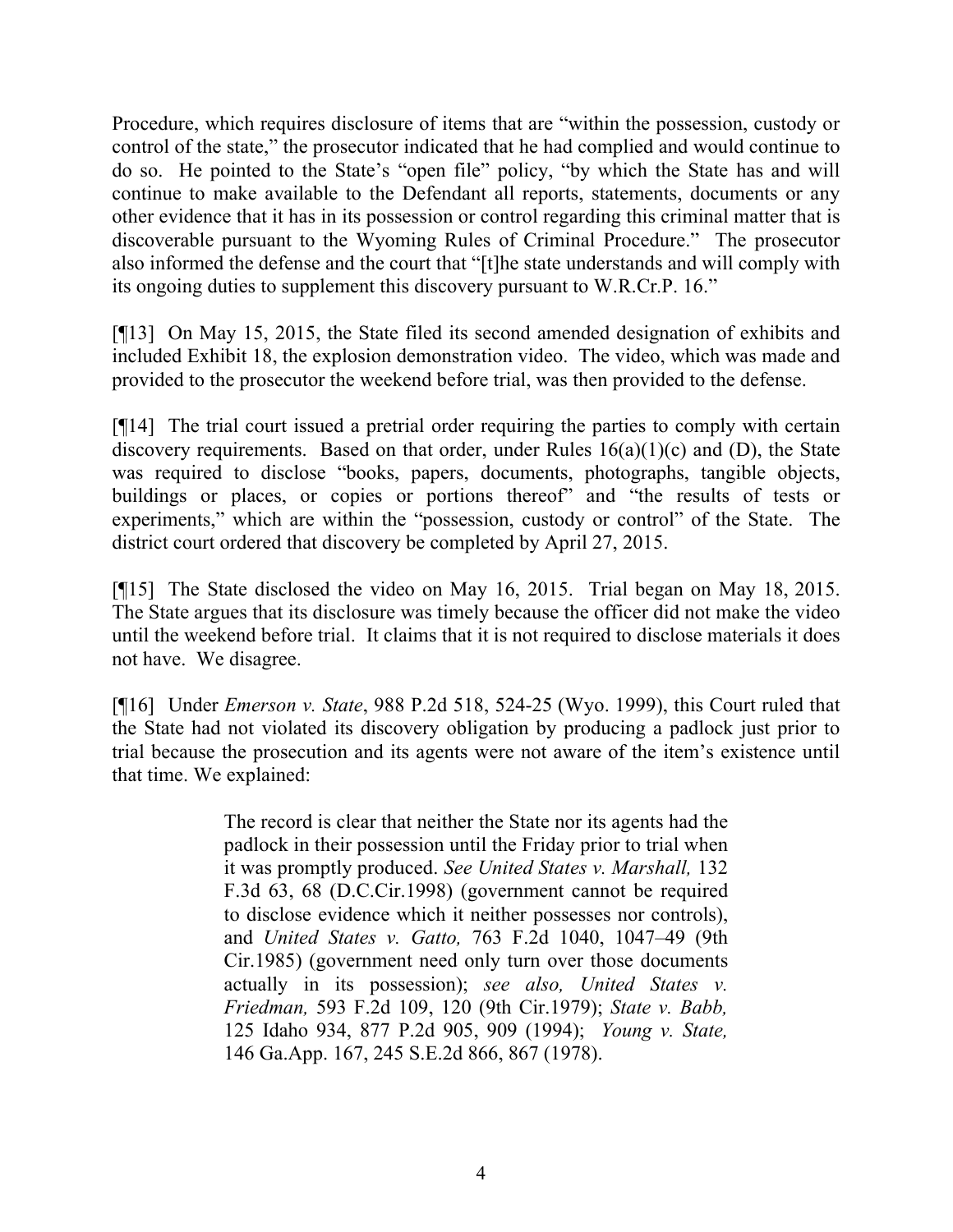*Id.* at 524-25. The federal cases cited by *Emerson* and the plain language of Rule 16 recognize that the government is required to disclose evidence which it possesses or controls. Here, the State absolutely controlled the making of the video. The principle underlying the timely disclosure requirement is to prohibit the prosecution from engaging in gamesmanship in discovery matters.

> [A] prosecutor may not sandbag a defendant by "the simple expedient of leaving relevant evidence to repose in the hands of another agency while utilizing his access to it in preparing his case for trial." *Brazel,* 102 F.3d at 1150 (quoting *United States v. Trevino,* 556 F.2d 1265, 1272 (5<sup>th</sup> Cir.1977)). Under such circumstances, that evidence is "plainly within [the prosecutor's] Rule 16 'control' ". *Id.*

*Emerson,* 988 P.2d at 524-25 (citations and footnote omitted). Here, we are concerned with Mr. Brown's proposition that the State purposefully ambushed the defense with the late production of the video. The State is not free to delay in "making" such evidence at the eleventh hour in order to avoid its duty to timely produce the evidence. Given that the production of and the delay in sharing the video was entirely within the State's control, we conclude that the admission of the video was error. The video should have been excluded because it was not produced by the State in accordance with the district court's own order.

[¶17] Even though the district court admitted the video evidence in error, we must consider whether the error was prejudicial or harmless. Error is prejudicial if there is a reasonable possibility that the verdict might have been more favorable to the defendant if the error had not been made. Prejudicial error requires reversal, while harmless error does not. *Dougherty v. State*, 2016 WY 62, ¶ 22, 373 P.3d 427, 434 (Wyo. 2016) (quoting *Lindstrom v. State*, 2015 WY 28, ¶ 22, 343 P.3d 792, 797 (Wyo. 2015)). Here, reversal is not required because the error in allowing the video into evidence was not prejudicial. Given the strength of the evidence, including the testimony of Brown's wife and coconspirators, any error in admitting the video was harmless and should, therefore, be disregarded under W.R.Cr.P. 52. See, e.g., *Hernandez v. State*, 2001 WY 70, ¶ 12, 28 P.3d 17, 20-21 (Wyo. 2001).

# *Admission of Bank Statement*

[¶18] Mr. Brown next argues that the district court also abused its discretion when it admitted a copy of Mr. Farrar's bank statement to show the deposit of \$2,500.00 paid to him by Mr. Brown. Because this argument entails the admission of evidence, the same standard of review applies as in the foregoing discussion.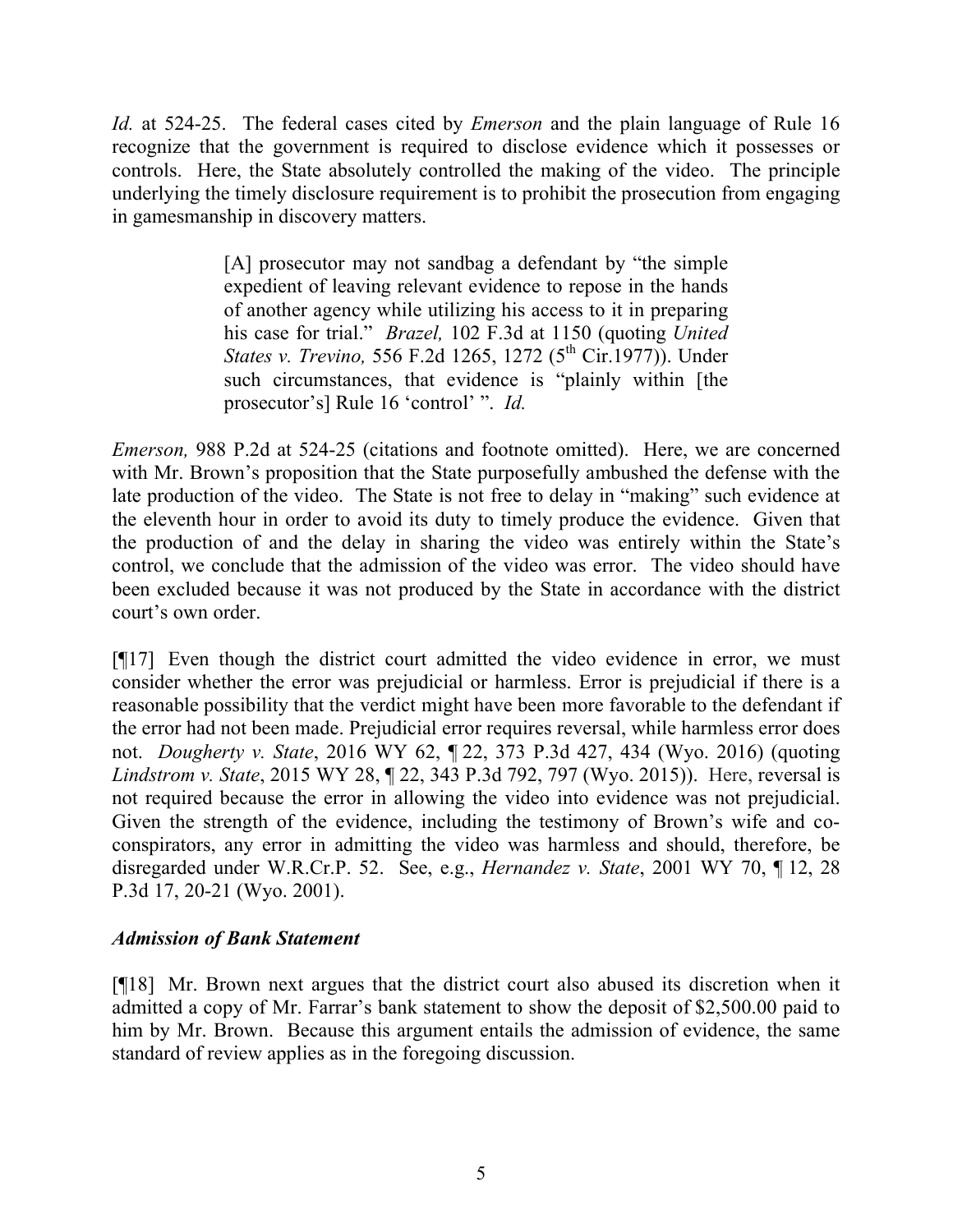[¶19] At trial, the defense objected to the admission of State's Exhibit 14, Eric Farrar's bank statement. The bank statement reflected Mr. Farrar's account activity after Mr. Brown paid him for burning down his Arlington property. The statement showed a deposit of \$2,500.00 into Mr. Farrar's account.<sup>1</sup> The statement was provided to defense counsel four days prior to trial. While the statement was a record from August of 2014, the State asserted that it did not receive the statement until May 13, 2015. The trial court allowed the statement over objection.

[¶20] Mr. Brown argues that the State should have been made to explain why it did not request or receive the bank statement sooner. The State counters, and points out that the fact that Mr. Farrar was provided a large sum of money from Mr. Brown was never in dispute. Mr. Farrar testified to being paid by Mr. Brown at trial, and during his recorded interview with police at the time of his arrest. Mr. Brown himself even admitted to providing Mr. Farrar with a "loan," albeit under different circumstances.

[¶21] Similar to our conclusion regarding the admission of the pipe bomb video, we do find the same principles that govern the pipe bomb video govern the bank statement. There was a disclosure cutoff. The State did not timely request the bank statement, and therefore could not timely disclose it. Thus, we must conclude that the admission of the bank statement into evidence was also error. However, as above, reversal is not required. The error in allowing the bank statement into evidence was not prejudicial. The statement corroborated witness testimony, and therefore any error in its admission was harmless and should, therefore, be disregarded under W.R.Cr.P. 52.

# *Rule 404(b) evidence*

[¶22] In his final argument, Mr. Brown argues that the trial court erred when it admitted character evidence under W.R.E. 404(b) and when it refused to give a limiting instruction with regard to the use of that same evidence. After hearing the evidence at trial, the district court ruled that the arson conspiracy evidence was actually part of a larger conspiracy that included an agreement as to both crimes. Consequently, it concluded that it did not fall under Rule 404(b).

[¶23] The record here supports the district court's conclusion. After a hearing on the matter, the district court stated in its order:

> 13. Regarding the May 25, 2014 arson of the Brown residence, Mr. Farrar has admitted to law enforcement officers that he burned down the Browns' house in Carbon County in May of 2014 in exchange for \$5,000.00 paid by Mr. Brown. At trial, the State intends to introduce testimony

l  $1$  A total of \$5,000.00 was paid to Mr. Farrar. He only deposited half of that sum.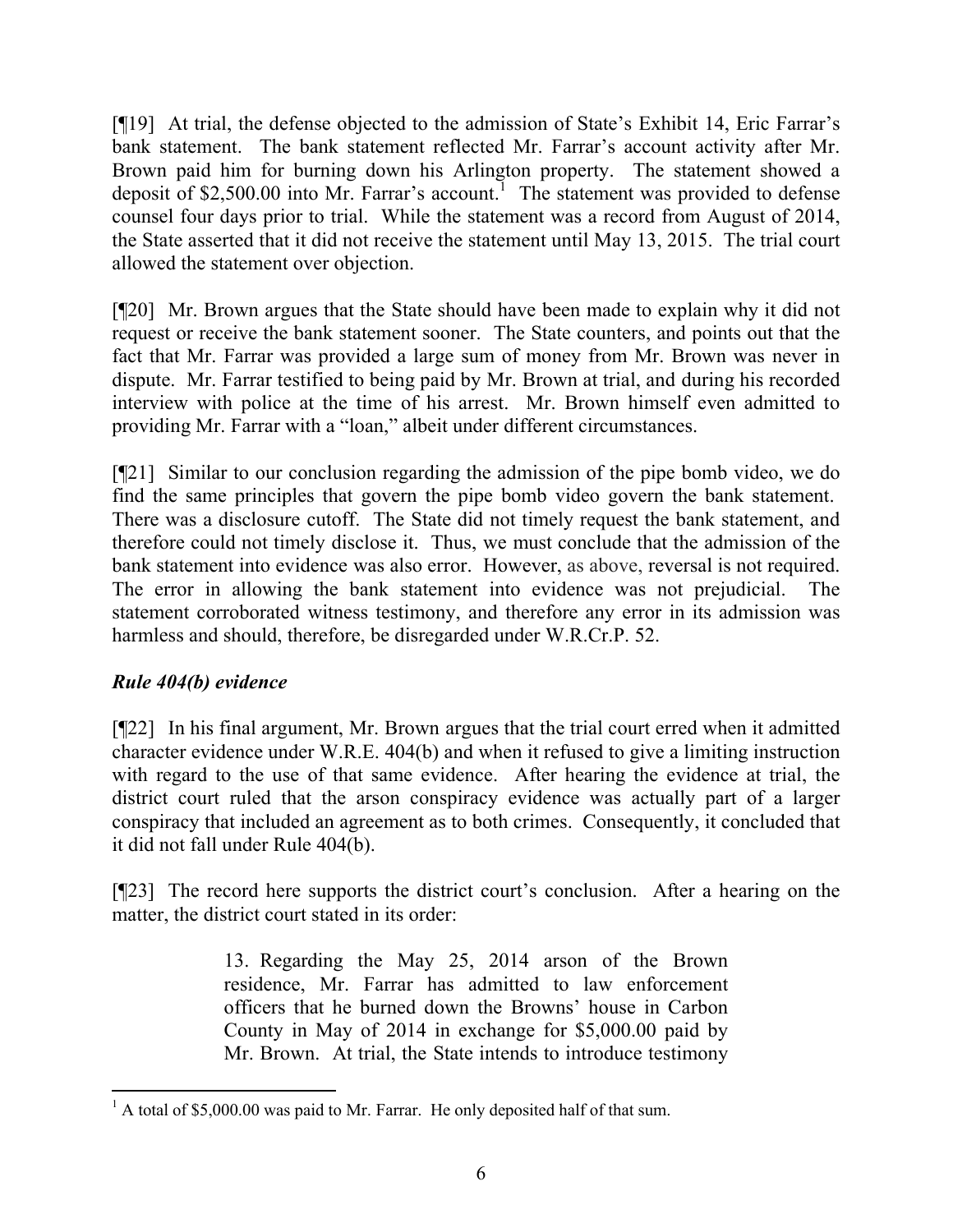from Mr. Farrar that he wanted "\$10,000 for both," meaning \$10,000 to complete both the arson and the murder of Mr. Squire[s]. Thus, the State asserts that this conspiracy was really one, evolving conspiracy rather than two separate conspiracies.

14. If the State's allegations are correct, then the information related to the arson is not so much "404(b) evidence," as, rather, evidence of the *corpus delicti* of the one continuous crime that encompassed the arson and the murder plans. Then, evidence of the arson agreement would be entirely appropriate and relevant in proving the "one" conspiracy.

15. Assuming that is not the case – that these were, in fact, two separate conspiracies – then the Court is left to consider the admissibility of the prior alleged arson conspiracy in the charge related to [sic] the later alleged murder conspiracy.

16. Here, the State has sufficient evidence, between Mr. Farrar's confession and testimony; the burnt home; and other corroborating details, to support its claim that Mr. Brown and Mr. Farrar were involved in the prior arson conspiracy.

17. The existence of this previous illegal agreement (in which Mr. Brown allegedly paid Mr. Farrar to undertake a crime for Mr. Brown's benefit) demonstrates a plan and/or motive on the part of Mr. Brown of soliciting or conspiring with Mr. Farrar to undertake illegal activities, on behalf of Mr. Brown and in exchange for the payment of monies. And, in fact, according to Mr. Farrar, Mr. Farrar acted on these plans. There is a sufficient similarity between the previous conduct and the charged offense. Compare *State v. Andersen,*  860 P.2d 115, 117-18 (Mont. 1993). Further, this previous conspiracy provides relevant background information inasmuch as it corroborates that Mr. Brown and Mr. Farrar were partners during the charged conspiracy. *See U.S. v. Romero-Padilla ,* 583 F.3d 126, 130 (C.A.2 (N.Y.) 2009). It also may be relevant in corroborating Mr. Farrar's credibility, which is sure to be challenged at trial. Thus, the State has presented relevant and proper purposes for the admission of this evidence.

….